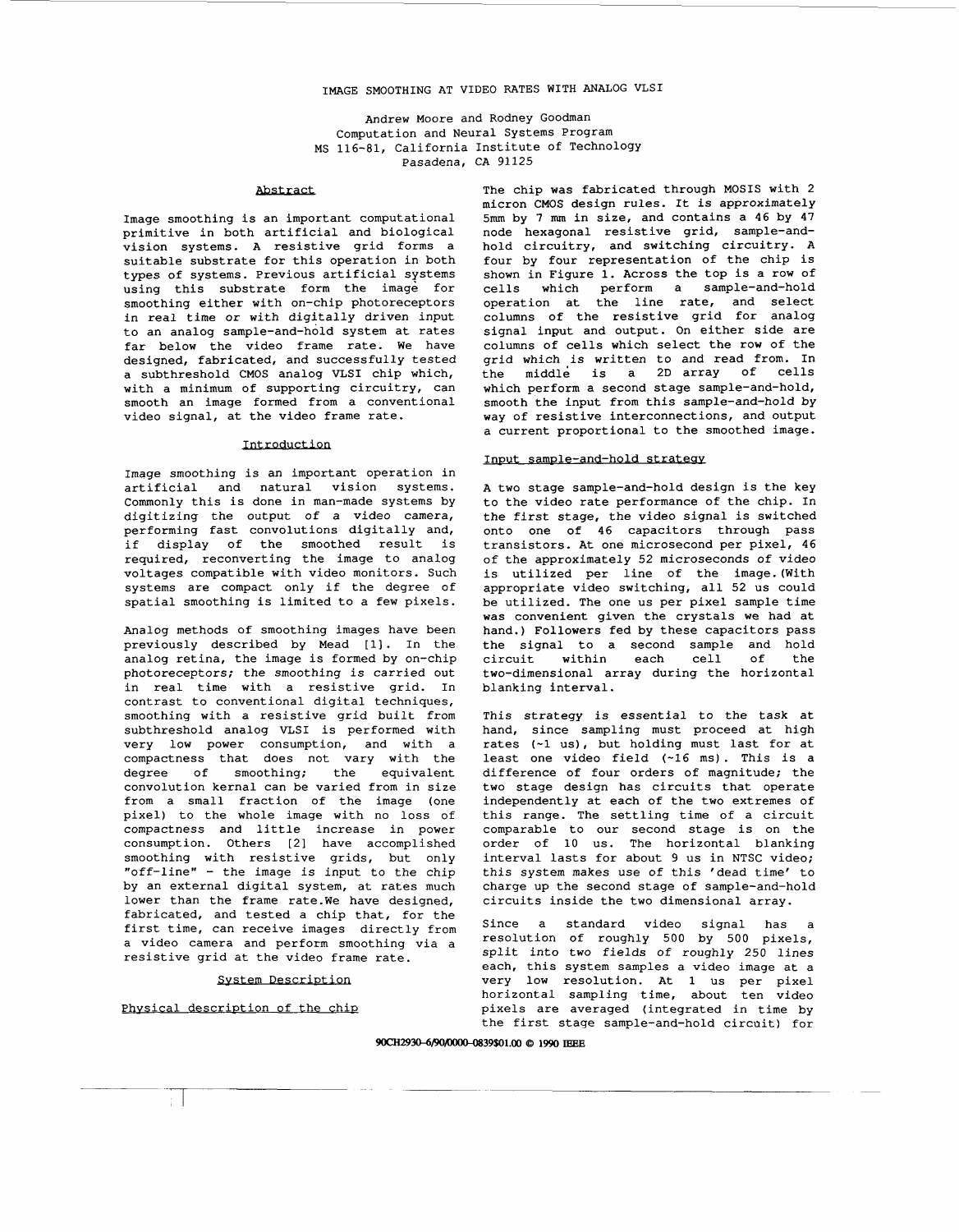<span id="page-1-0"></span>input to one resistive grid cell. Similarly, with a *41* row resistive grid, several lines must be averaged to form a single row of resistive grid input. In particular, five rows per field are fed into a given row of second stage sample-and-holds for each field; at two fields per frame, 10 lines are averaged (integrated in time by the second stage sample-and-hold circuit) to form the input to a single line of the resistive grid. Thus each pixel input to the grid for smoothing represents an average of 10 by 10 video pixels.

# Resistive net

The resistive net configuration is identical to that of the analog retina **[l].** Transverse interconnections are comprised of horizontal resistors. The horizontal resistor circuit utilizes transistors biased by a modified<br>transconductance amplifier; the bias transconductance compensates for the body effect so that the<br>resistance is the same at different the same at different large-signal levels. As in the analog retina, a single global bias control is routed off-chip so that the transverse resistance can be changed equally at all nodes at once.

Also, as in the analog retina, the input<br>resistors consist of transconductance consist of transconductance amplifiers configured as followers; a global bias line allows one to vary the input resistance at all nodes simultaneously.

## Qutput circuitrv

Signals are read out from the resistive grid as currents. They are sensed by an off-chip high gain current sense amplifier built from a conventional op amp. At any given moment, a single row of the resistive net puts current onto the set of columnar output lines, and a single column is selected to pass its current off-chip through pass transistors. The pixel being charged up in the first stage sample-and-hold at the moment corresponds to the selected column, so that a given pixel is written to and read from simultaneously. (One consequence of this design is that there is some capacitive coupling of the input signal onto the output lines; a simple off-chip compensation circuit serves to cancel this unwanted component from the output.)

#### System performance



**VPOUTL SHBIAS** 

Fig. 1. A 4 by 4 node representation of the 46 by 47 node resistive network chip. Analog pads are used for amplifier biases, for video input and output, and for a reference node used by an external current sense amplifier. Digital input pads are used for video switching signals. Row selection circuitry was built separate for the two halves of the array (columns on either side of the chip); in practice, both columns are driven with identical switching signals.